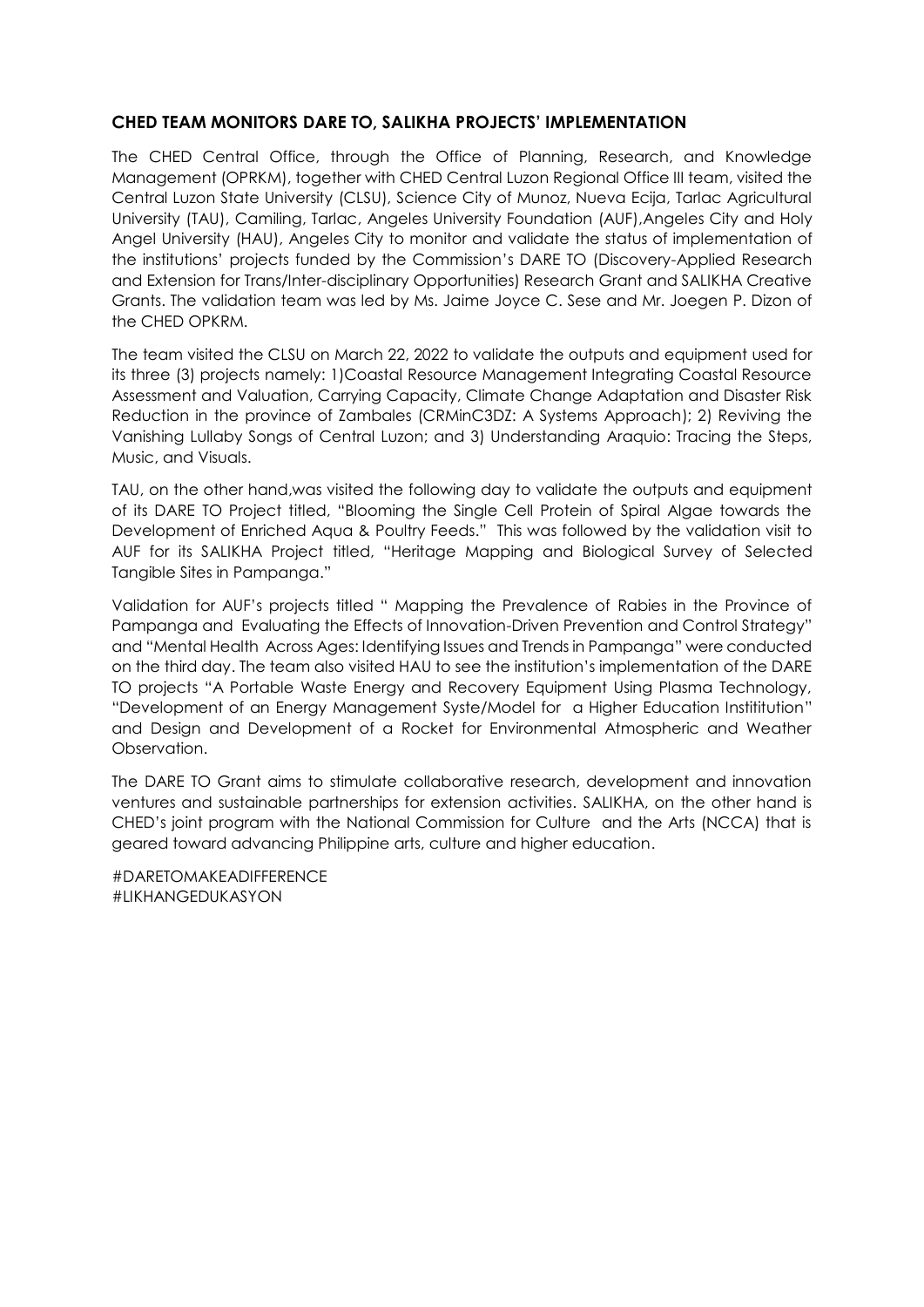

The validation team with CLSU's Understanding Araquio: Tracing the Steps, Music, and Visuals Team



Validation of "Blooming the Single Cell Protein of Spiral Algae towards the Development of Enriched Aqua & Poultry Feeds" of TAU



The validation team with AUF's Heritage Mapping and Biological Survey of Selected Tangible Sites in Pampanga Team